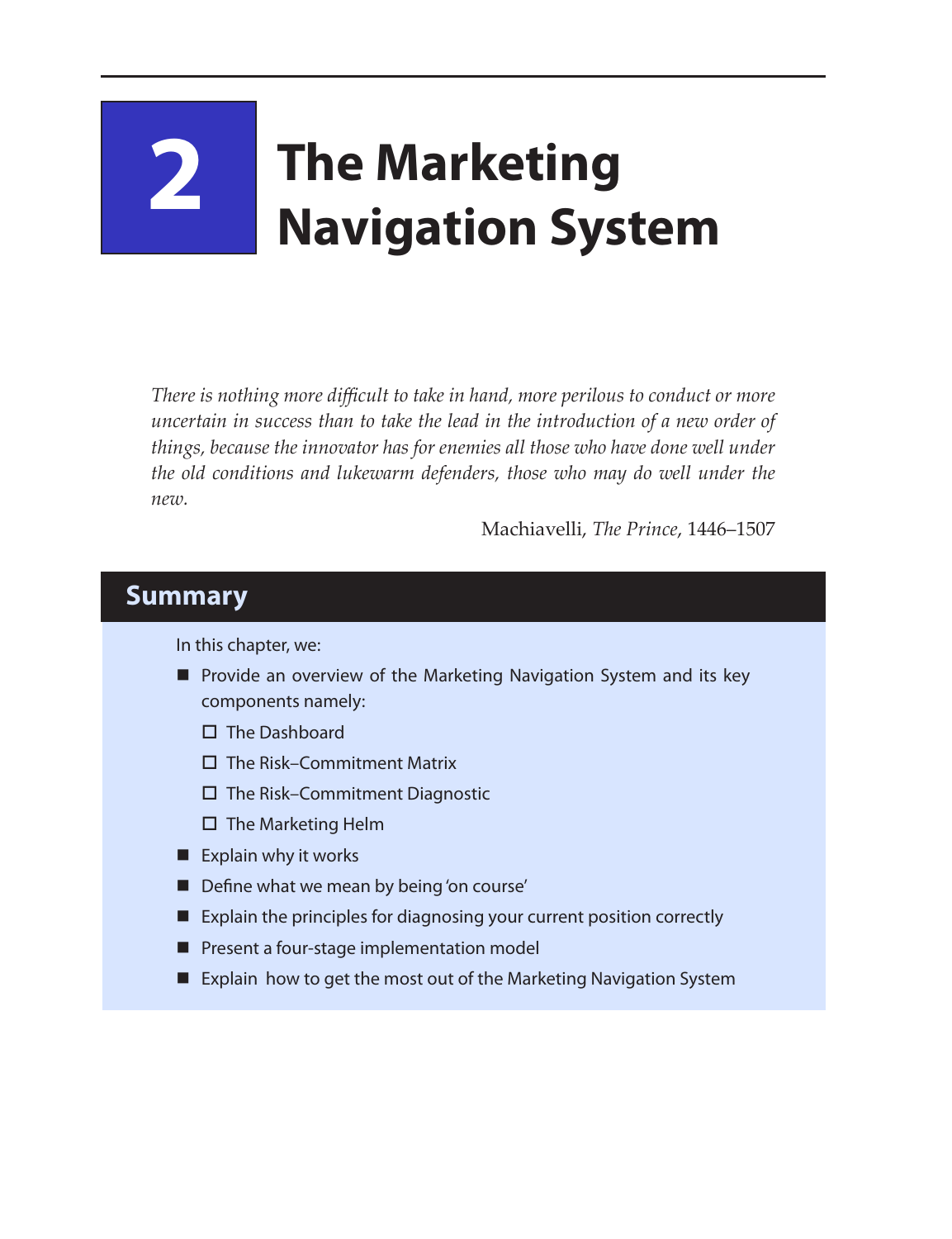## **Introduction**

To help you maintain control of implementation, we recommend you use the Marketing Navigation System. This chapter provides a summary of the system, the key tools that it uses and the principles it is built upon. In Part 2, we will go into the system in more detail and show you how to apply it to your own marketing plan.

#### **Key principles**

The key principles that we will use in the chapter are to:

- Borrow brilliance from elsewhere
- $\blacksquare$  Keep things simple with a one-page summary
- Use risk and project management to *anticipate* problems
- Use sense and respond to manage *unanticipated* problems
- Use change management to keep everyone on board
- Use traditional marketing tools in new ways.

### **The Marketing Navigation System**

The Marketing Navigation System is a suite of tools to help you implement your marketing plan more successfully (shown in the center of the circle in Figure 2.1). It has four core tools:

- The Marketing Helm
- The Marketing Navigation Dashboard
- The Risk–Commitment Diagnostic
- The Risk–Commitment Matrix

The core tools are based on good demonstrated practice in a range of professions. We have identified the best practices, imported their essential ingredients into our system and adapted them for our use. These are shown in boxes on the outside of the circle.

The end result is a powerful system with solid foundations.